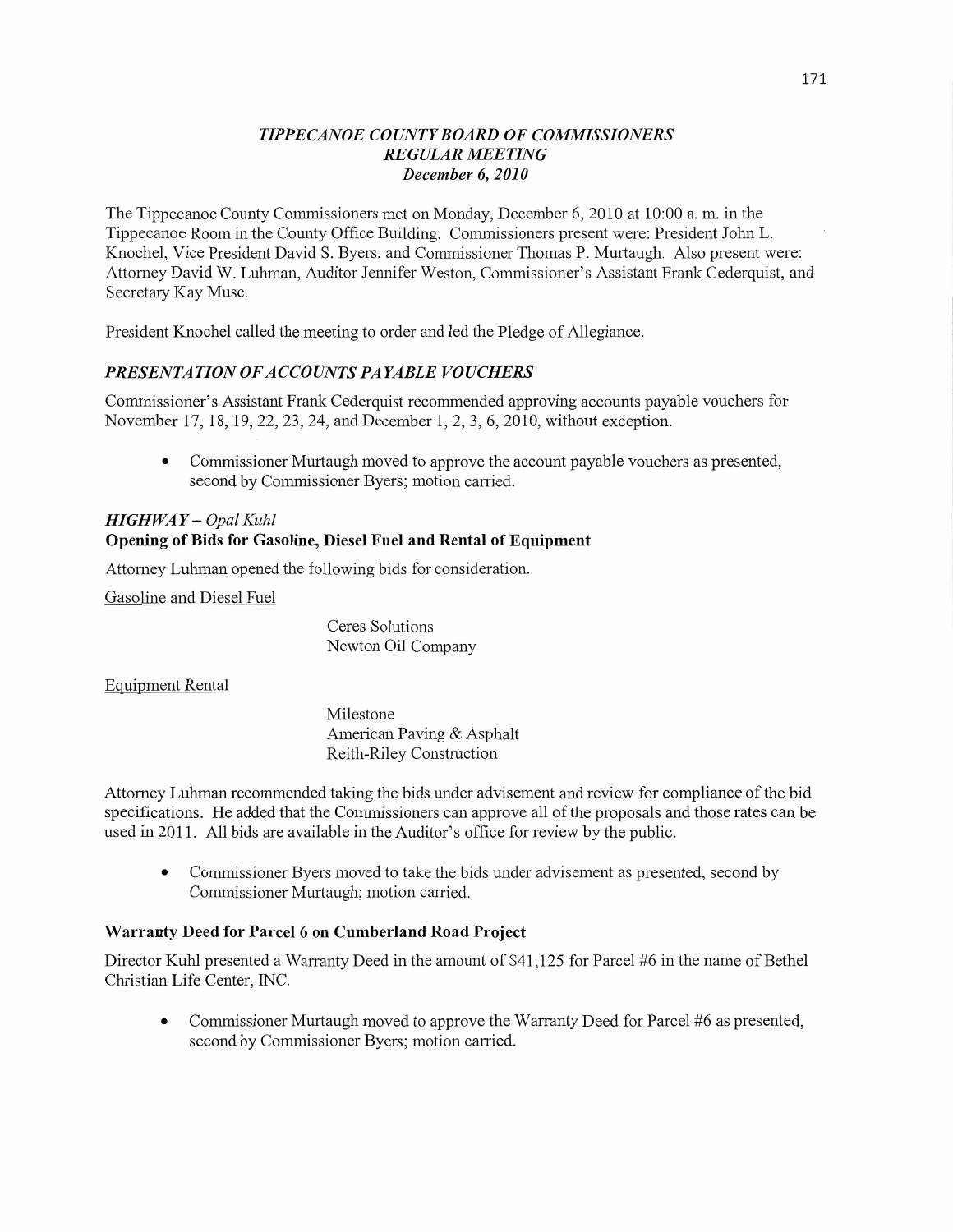# **Wildcat Valley Estates Erosion Remediation Project** Contract with **Fairfield** Contractors, Inc.

Director Kuhl presented **a** contract with Fairfield Contractors, Inc. in the amount of \$41,930. Work will correct an erosion problem within Wildcat Valley Estates. A storm sewer is being relocated allowing drainage into the creek.

**0** Commissioner Byers **moved** to approve the contract with Fairfield Contractors, LLC as presented, second by Commissioner Murtaugh; motion carried.

# **Change** Order #3 for **Bridge** 210 with HIS **Contractors,** LLC

Director Kuhl presented Change Order #3 with HIS Contractors, LLC for approval. Bridge 210 is located in Shadeland. The change order is in the amount of \$324, which brings the total contract to \$885,435.84.

**0** Commissioner Murtaugh moved to approve Change Order #3 with HIS Contractors, LLC as presented, second by Commissioner Byers; **motion** canied.

## **Parcelization Grant** of **Right-of-Way located** on 525 **West**

Director Kuhl presented a Parcelization Grant of Right-of-Way for land located on 525 West; it is in the name of Forest Goings. When parcelization takes place, the Area Plan **Commission** requires the right-of-Way be granted.

**0** Commissioner Byers moved to approve the Parcelization Grant of Right-of—Way as presented, second by Commissioner Muftaugh; motion carried.

## **Contract Modification** #2 for **Bridge** #151 **with Jack Isom** Construction **Company**

Director Kuhl presented Contract Modification #2 with Jack Isom Construction for Bridge 151 also known as Hog Point Bridge. Unexpected problems arose when cutting into the **hill,** such as **soft** soil. Improvements to the grade will allow for ease of driving and better site distance. However, these items required further excavation work and additional retaining walls. The contract modification is for \$196,143, which brings the total contract amount to \$2,601,935.22.

• Commissioner Murtaugh moved to approve Contract Modification #2 for Bridge 151 as presented, second by Commissioner Byers; **motion** carried.

# *S* UR VE *Y* 0R **—** *Zach Beasley*

# **Berlowitz Regional Detention Facility Agreement**

Director Beasley presented a land transfer from Clarian Amett Partners to Tippecanoe County in lieu of paying storage fees for storm water discharge into Berlowitz Regional Detention Facility. The Board of Commissioners must approve the agreement since land will be transferred to the County. Attorney Luhman said the County would have had **ownership** of land **that** was formerly the Berlowitz Regional Drain site; it has been relocated.

**0** Commissioner Byers **moved** to approve the agreement with Clarian Amett Partners and Tippecanoe County for the Berlowitz Regional Detention Facility, second by Commissioner Murtaugh; motion carried.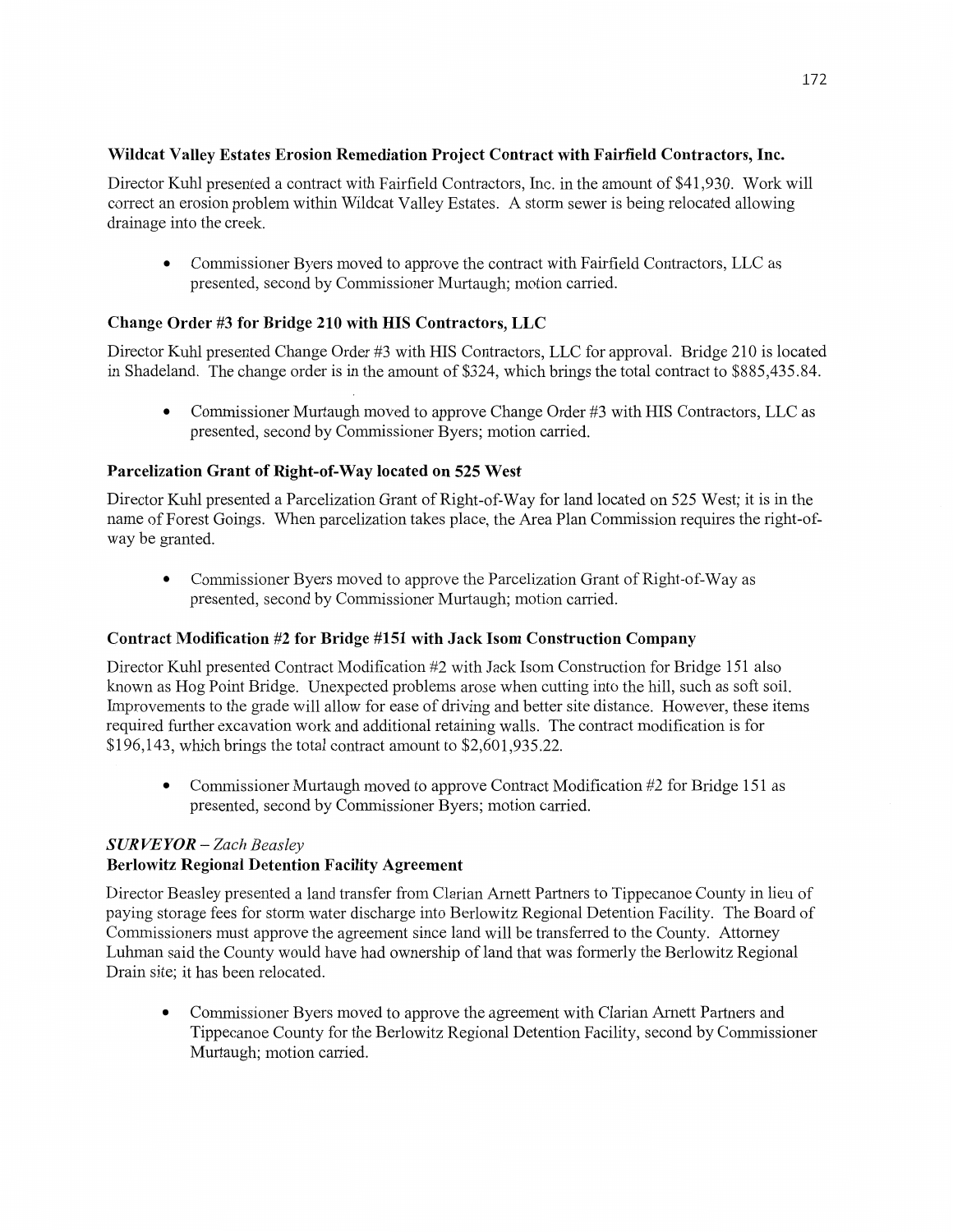# *COIMMIHVITY CORRECTIONS* — *Dave Heath*  **Total Court Services Lease**

Community Corrections Director Dave Heath presented a lease concerning the County and Total Court Services a company that provides drug-testing services for Community Corrections. It is for the lease of office space within the Community Corrections building. **This** allows participants to come to the Community Corrections building for testing. There is no cost to the County since Total Court Services assumes liability of uncollected fees. He added that the service is available to all County departments.

**0** Commissioner Murtaugh moved to approve the lease with Community Corrections and Total Court Services as presented, second by Commissioner Byers; motion carried.

# PR *OFESSIONAL* SER *VICE A GREEMEN T*  **Maximus** Consulting **Services**

Commissioner's Assistant Frank Cederquist presented an agreement with Maximus Consulting for approval. The consultant will provide the development of a central services cost allocation plan, which identifies the various cost incurred by the County to support and administer Federal and State programs. They negotiate the completed cost allocation plan with the representatives of the federal agency and assist in preparing the claims to the State for recovery of funds due the County from the Federal and State of Indiana governments. Two agreement options are available; a one year agreement for \$12,100 or a three year agreement for \$11,500 per year. Auditor Weston stated that the \$11,500 paid to Maximus does return several hundreds of thousands of dollars in federal reimbursements. The County has used the Maximus service for several years and it has proved successful. Attorney Luhman added there is no downfall to approving the agreement for three years since it can be terminated at any time with a 30-day notice and is subject to Council appropriation annually.

**0** Commissioner Murtaugh moved to approve the Professional Service Agreement with Maximus for a period of three years as presented, **second** by Commissioner Byers; motion carried.

# **CRYSTAL CREEK BOARDING KENNEL** Animal Sheltering **Agreement**

The County has contracted with Crystal Creek Kennels for several years now. **A** contract for 2011 was presented in the amount of \$52,000, which is unchanged from last year.

**0** Commissioner Byers moved to approve the agreement with Crystal Creek Kennel as presented, second by Commissioner Murtaugh; motion carried.

# *VILLA*

**0** Commissioner Byers moved to accept the application of Teresa Bushman to the Tippecanoe Villa, second by Commissioner Murtaugh; motion carried.

# *APPOINTMENTS*

**0** Commissioner Byers moved to appoint **David Lahr** to the Common Wage Board for Lafayette School Corporation, and appoint Jack Bogan, Roy Meeks, and **David** Lahr to the Common Wage Board for the Fairground Cattle Barn Project, second by Commissioner Murtaugh; motion carried.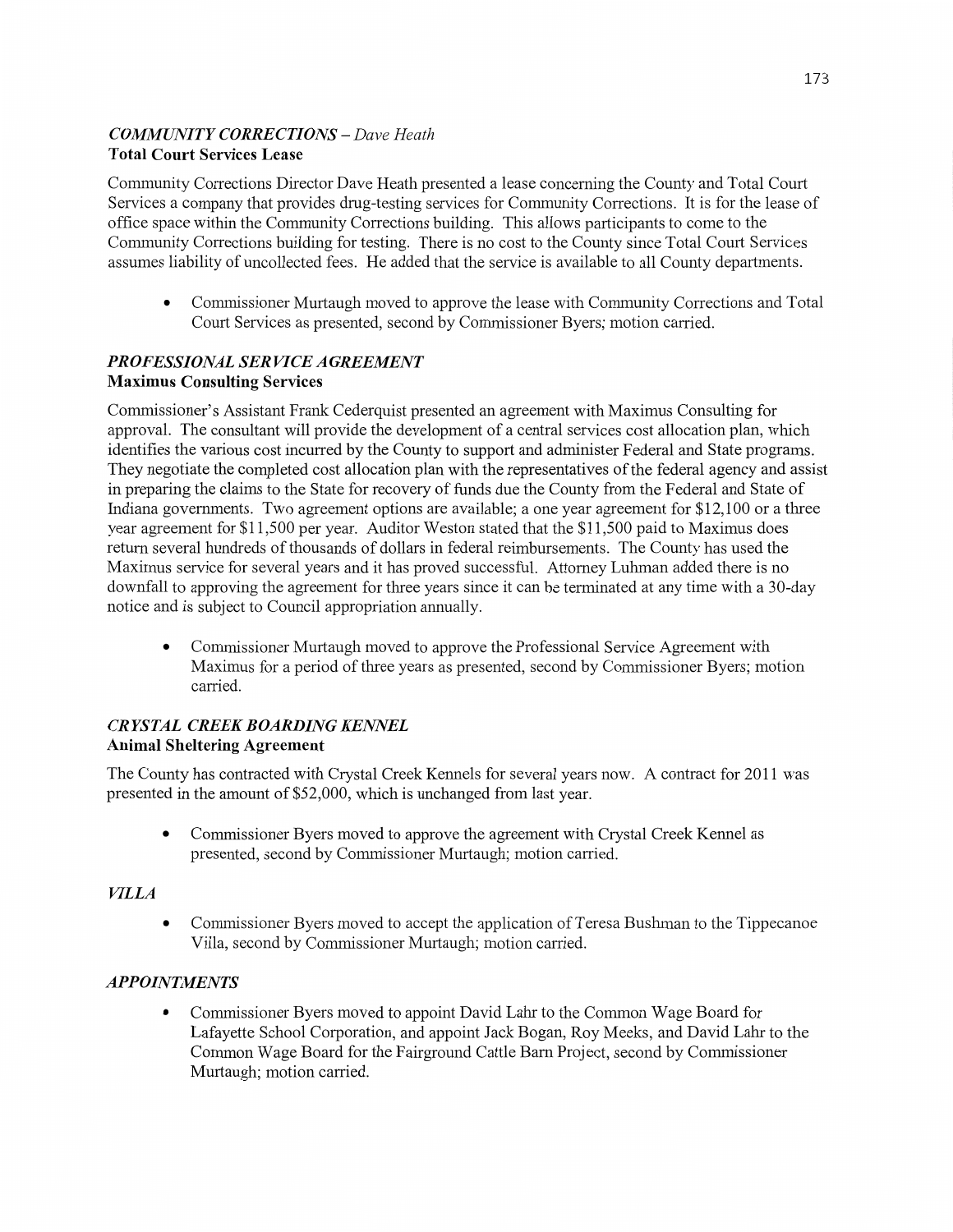# *GRAN T S—Laurie Wilson*

Grant Facilitator Laurie Wilson asked permission to accept a grant for the Sheriff's Department from the Indiana Department of Transportation for the E-911 project. It is for \$448,212 and the match will be met from current 911 funds.

**0** Commissioner Murtaugh moved to grant permission to accept the grant as presented, second by Commissioner Byers; motion carried.

Commissioner Murtaugh stated that this is for the upgrade of the E-911 equipment, adding the Sheriff worked very hard to secure grant funding.

Grant Facilitator Laurie Wilson asked permission to accept a \$24,500 grant for Superior Court 3 from the **Indiana** Criminal Justice Institute for the Saturday School Project. **This** is the **third** and final year of the grant. The program has been very **successfill** and fimding **will** take it through March of 2012.

**0** Commissioner Murtaugh moved to grant permission to accept the grant as presented, second by Commissioner Byers; motion carried.

Grant Facilitator Laurie Wilson asked permission to apply for a \$4,000 Indiana Department of Homeland Security Foundation Grant for the Sheriff's Department. Grant funds will be used to purchase diving equipment.

**0** Commissioner Murtaugh moved to grant permission to apply for the grant as presented, second by Commissioner Byers; motion carried.

Grant Facilitator Laurie Wilson asked permission to apply for a \$183,000 Indiana Department of Homeland Security Grant for District 4 Task Force. Grant **funds** will be used to purchase equipment and supplies such as bottled water, tents, meals, and other equipment that will get the task force ready to deploy.

**0** Commissioner Murtaugh moved to grant permission to apply for the grant as presented, second by Commissioner Byers; motion carried.

Grant Facilitator Laun'e Wilson presented a Professional Services Agreement for WIC. It is for the Assistant State Breastfeeding Coordinator. Attorney Luhman has reviewed and approved the agreement.

**0** Commissioner Murtaugh moved to accept the Professional Services Agreement as presented, second by Commissioner Byers; motion carried.

## *UNFINISHED BUSINESS*  Resolution **2010-23—CM**

Commissioner Byers stated **that** Resolution 2010—23-CM is the transfer of an automobile that is in need of repair to Tippecanoe School Corporation. The Commissioners have determined that the value of the vehicle is **less than** the cost associated with selling and transporting the **vehicle.** The vehicle will be used for training purposes in the Mechanic Shop Class.

• Commissioner Byers moved to approve Resolution 2010-23-CM as presented, second by Commissioner Murtaugh; motion carried.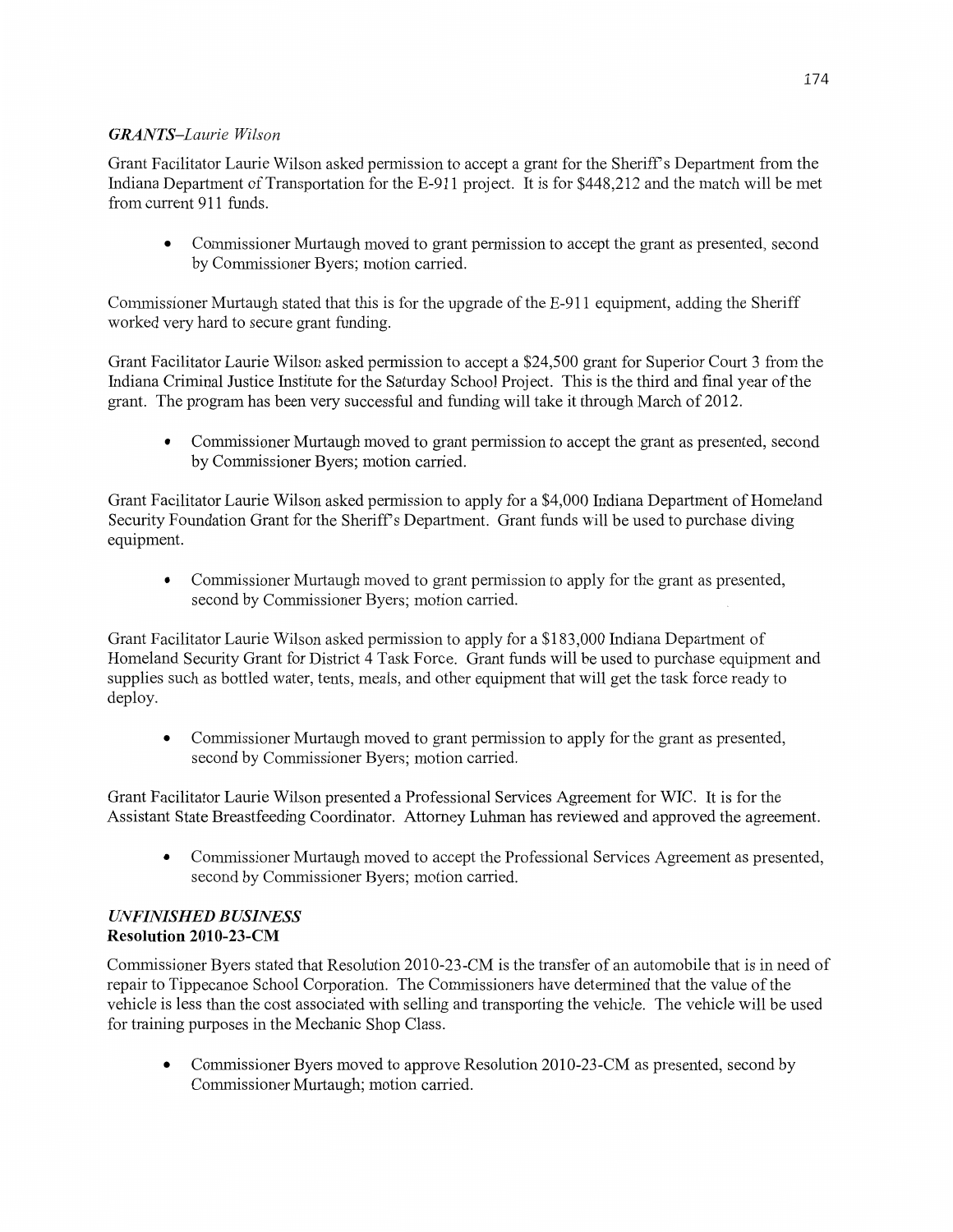#### WECS **Ordinance**

Commissioner Murtaugh stated that the amendment to the WECS Ordinance would be continued **until** <sup>a</sup> later date.

#### NE *W B USINESS*

None

#### *REPORTS* ON *FILE*

Tippecanoe Public Library Parks and Recreation Clerk Crystal Creek Boarding Treasurer

Reports are on file in the Commissioner's **Office** for public viewing.

#### **PUBLIC COMMENT**

Jim Pairitz, *8323 W1200* S, *West Point,* thanked the Commissioners for honoring the public's request to hire a consultant. Mr. Pairitz asked how soon the ordinance would be available for public viewing before being placed on the Commissioner's Agenda. Attorney Luhman stated that 24 hours before the meeting the amended ordinance would be available for public viewing. Attorney Luhman added that the ordinance could also be amended during the course of the meeting and approved at **that** time. Mr. Pairitz requested that before the consultant begins examining the ordinance he would like **them** to explain the proposed changes. Mr. Pairitz went on to say one of the protections for landowners would be removed if the ordinance passes without further changes.

Tim Strueh, 624 Bennett Road, Tippecanoe County, asked if there was any information available on the company that has been hired to examine the WECS ordinance and if the report would be made available to the public.

Commissioner Murtaugh said the consultant would be a company recommended by the American Acoustical Society of Chicago.

Commissioner Byers moved to adjourn.

# **BOARD** OF **COMMISSIONERS** OF **THE COUNTY OF TIPPECANOE**

Sthw L. Knochel

**hn L. Knochel, President**